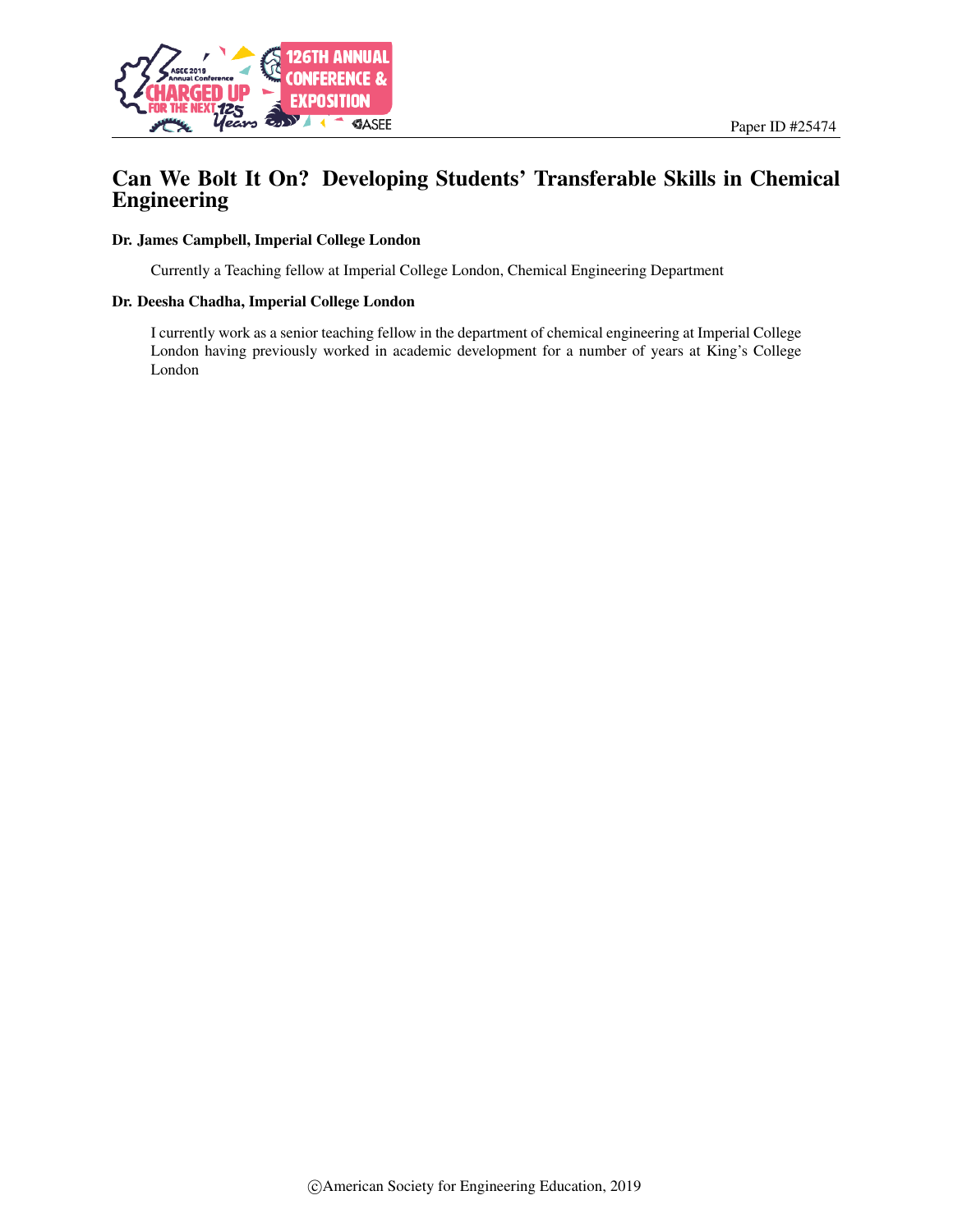# **Work in Progress: Developing Students Transferable Skills in Chemical Engineering - Can We Bolt-It On?**

James Campbell, Deesha Chadha\*

*Department of Chemical Engineering, Imperial College, London SW7 2AZ, UK.* 

*E-mail:d.chadha@imperial.ac.uk; Tel: +44 20 7594 8958*

#### **Introduction**

In a Chemical Engineering degree programme, teaching the core technical concepts take centre stage, but in order to produce graduates that are prepared for a career in Chemical Engineering, degree courses need to develop so-called transferable skills [1]. Transferable skills, including effective teamwork, communication (both written and verbal), problem solving and leadership are typically gained via assessments such as group project work and presentations. Hereby transferable skills are taught via embedded and experiential learning[2]–[5] . Unfortunately this approach can fail to highlight the importance of transferable skills in education, and their application. Also, when transferable skills are only employed during an assessment, students may fail to apply them independently throughout their learning and into their future careers. Therefore, rather than embedding these skills alongside technical learning, they ought to be taught separately and independently in their own right. The question is, can a "bolt-it on" approach to transferable skills have a lasting impact on the learning of undergraduate students.

In order to "bolt-it on" the Chemical Engineering Department has devised independent workshops, separate from any technical requirements and assessment, to teach students valuable transferable skills. The aim is to teach 3 key transferable skills, teamwork, leadership and communication, in workshops throughout the undergraduate degree course. Using a staggered approach, each transferable skill will be introduced to the cohort in separate years. The 'TLC' course will cover teamwork in the 1<sup>st</sup> year, and communication and leadership in the  $2<sup>nd</sup>$  and  $3<sup>rd</sup>$  years respectively. It is hoped that the bolted-on approach will help students realise the importance of the transferable skills training embedded within the course.

Effective teamwork is crucial to success in the students' degree, as they will have to demonstrate this transferable skill within taught undergraduate laboratory projects and group/design projects throughout the degree course. Starting with teamwork allows us as educators to highlight the importance of collaborative working within the student cohort, with a view to creating an open culture, whereby students are supportive of each other, and can expect support from their peers and staff. The workshop should not only highlight the importance of formal group work, but to allow students to see themselves as an "effective" team throughout their course, even outside of assessments. If students are able to effectively see themselves as a team throughout their degree course, they can maximise their education through peer-to-peer learning and co-operation[6].

The main aims of carrying out the transferable skills teamwork workshop: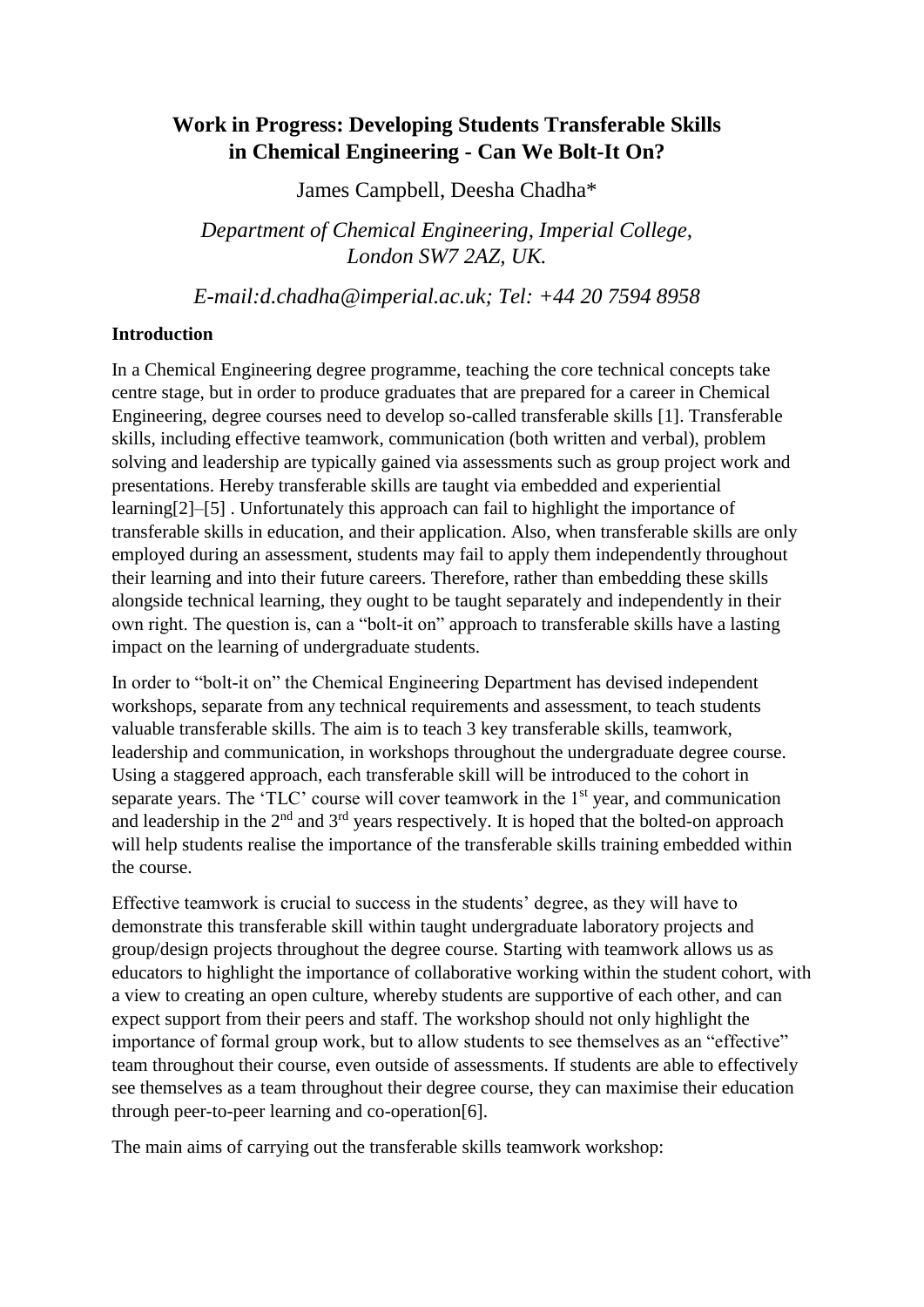- Reinforcing the importance of collaborative working, both with the Chemical Engineering Degree course and in later work
- Give students practical transferable (teamwork) skills
- Enhance the sense of community amongst students

Other secondary aims include, improving student/staff relationships and give the students a fun/relaxing day early on in their degree course (showing that assessment is not the only important way to learn).

### **Learning context**

#### *Organisation of Cohort*

All 1<sup>st</sup> year students (143) on Chemical Engineering Meng degree course in the academic year 2018/19 were mandated to take part in teambuilding workshops. This took place over 2 cycles (73 students on the  $22<sup>nd</sup>$  October 2019, 70 students on the  $5<sup>th</sup>$  November 2019). The workshops were arranged to occur early in the year (a month or less after the students arrived at the University). This was to ensure that the concepts introduced during the workshop could be used from the start, and throughout their degree programme, cementing the importance of teamwork in Chemical Engineering early on. Immediately after carrying out the workshop, the students undertook their first group project  $(1<sup>st</sup>$  year design project) where they could immediately put into action what they had just learnt.

Students were placed in groups of between 7-9 students. Students on the Chemical Engineering course are placed in academic tutorial groups (6 students) and personal tutorial groups (4 students), which remain the same throughout their studies. Often there is significant cross-over between personal tutor groups and academic tutor groups, creating silos, meaning students can spend their entire degree without speaking to fellow students. In order to create an environment whereby students could increase interactions with other students it was decided to create unique groups for the workshop. This had the following advantages:

- The size of groups could be enlarged from 6 (academic tutor groups) to 8, to increase the interactions between student and increase the requirement for active teamwork
- Ensure students would interact with students they haven't previously worked with, allowing them to make new friends and improve camaraderie amongst the cohort
- Balance Home/EU and Overseas students in groups to avoid silos based on ethnicity/nationality
- Ensure each groups has a minimum of at least 2 female students

Each group was accompanied by a group facilitator, either a member of staff, or PhD student, whose role it was to introduce to and guide the students through the tasks, to lead the groups in reviews after completion of the tasks and to be a bridge between the students and the workshop co-ordinators. Overall there were 9 groups on each workshop day. Facilitators were recruited on a voluntary basis. On the  $22<sup>nd</sup>$  of October the facilitators comprised of 6 members of staff and 5 PhD students, each group was assigned at least 1 permanent facilitator. On the 5<sup>th</sup> of November there were 4 members of staff and 5 PhD students.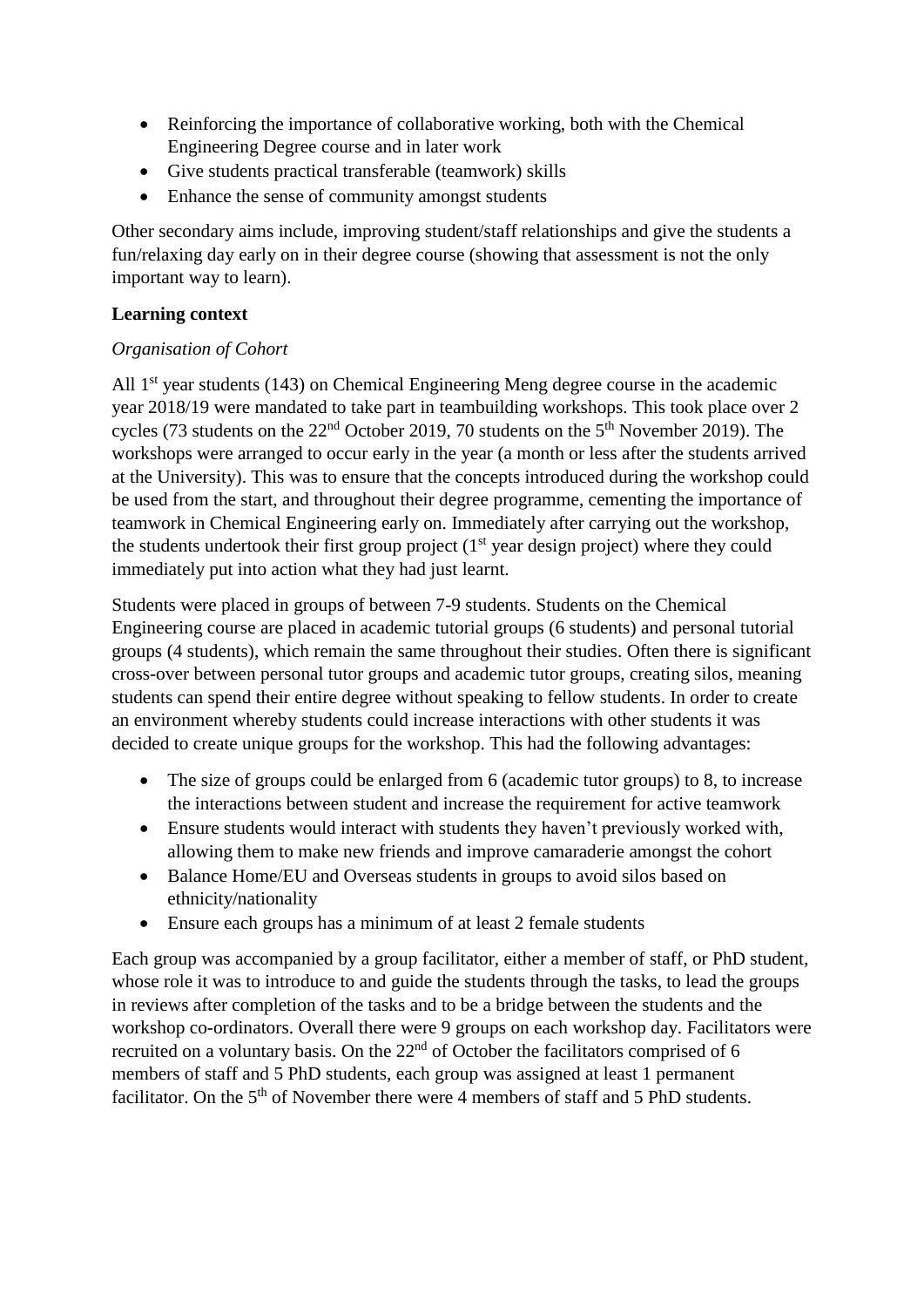#### *Selection of Exercises*

Traditionally teamwork and other transferable skills are taught in the Imperial Chemical Engineering undergraduate course via integrated and embedded learning e.g. group projects. Students learn how to work in effective teams by undertaking chemical engineering projects, but receive no formal training in teamwork skills. The bolt-on approach of the teamwork workshop was intended to highlight the importance of teamwork as an integral part of a chemical engineering education in its own right. To achieve this, tasks were selected that had no connection to the practice of chemical engineering. No assessment was linked to the workshop, this was to ensure that the students would not alter their behaviour to gain a favourable grade.

Tasks were selected to reflect Tuckman's teambuilding theory, cycling through four stages of team/group development:

- 1. Forming The team get to know one another and bond
- 2. Storming The team come up with and interchange ideas. Eventually choosing a course of action
- 3. Norming Once the ideas have been finalised the team begins working together. Each team member begins to take on their roles in the team and the rules of engagement are formed.
- 4. Performing Teams carry out the task in hand

Details of the exercises performed during workshop can be found in **Table 1**.

| <b>Exercise</b>     | <b>Type</b>     | <b>Duration</b> | <b>Description</b>                          |
|---------------------|-----------------|-----------------|---------------------------------------------|
| $Line$ - $Up$       | Icebreaker      | 5 minutes       | Each group must form a line based on the    |
|                     |                 |                 | order of their birthdays from the earliest  |
|                     |                 |                 | in the year to the latest without speaking. |
| Mr Men Book         | Communication   | 15 minutes      | Each group will be given 3 Mr Men           |
|                     |                 |                 | books from which the pages will have        |
|                     |                 |                 | been ripped from and arranged in a          |
|                     |                 |                 | random order. The Mr Men books need         |
|                     |                 |                 | to be put back together in the correct      |
|                     |                 |                 | order.                                      |
| <b>Helium Stick</b> | <b>Teamwork</b> | 15 minutes      | Each group member will be asked to line-    |
|                     |                 |                 | up facing each other, holding out their     |
|                     |                 |                 | index fingers. Once arranged in two lines   |
|                     |                 |                 | a bamboo stick is place on the fingers of   |
|                     |                 |                 | the group members. The stick must be        |
|                     |                 |                 | lowered to the ground, while everyone       |
|                     |                 |                 | must stay in contact with the stick.        |
| Egg Drop            | Egg Drop        | 1 hour          | Groups are given an egg and a collection    |
|                     |                 |                 | of items to construct a protective barrier  |
|                     |                 |                 | for the egg, which is dropped from a        |
|                     |                 |                 | height.                                     |

**Table 1:** List of Exercises performed at Teambuilding Workshop

After each exercise the groups conducted a review, led by their facilitator. This review focussed on the going through the Tuckman's teambuilding cycle.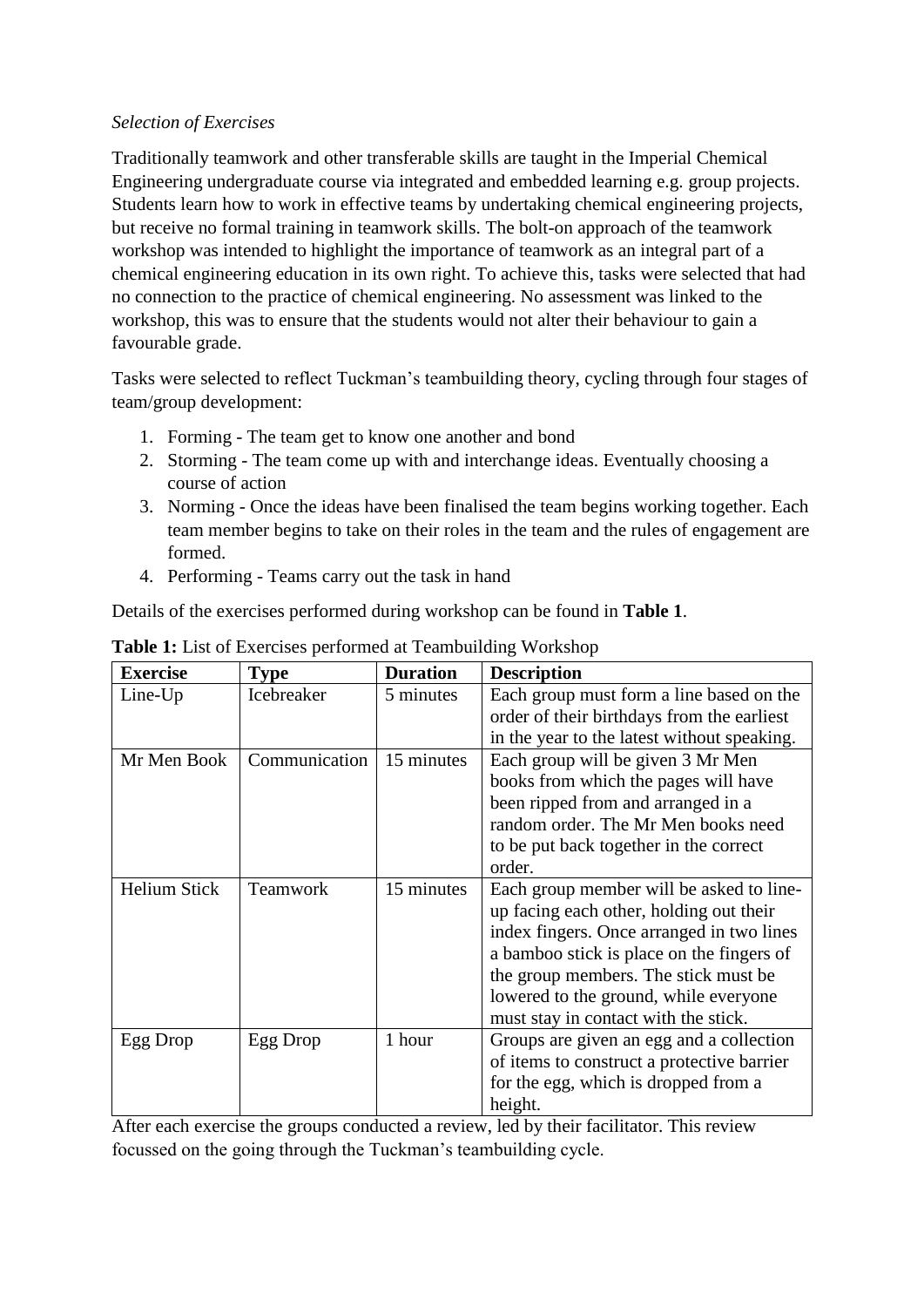#### *Structure of Workshop*

The workshop was led by two coordinators (Teaching Fellows in the Department of Chemical Engineering). The group exercises were interspersed with a Belbin team roles quiz, groups sharing their reviews of the exercises and presentations on aspects of team work such as Maslow's hierarchy of needs and key team working skills. The workshop timetable can be found in **Table 2**.

| <b>Time</b> | <b>Activity</b>                                               |
|-------------|---------------------------------------------------------------|
| 10.30       | Welcome and introduction                                      |
| 10.50       | Line-Up Exercise                                              |
| 11.00       | Belbin assessment followed by discussion on Belbin team roles |
| 11.30       | Mr Men Book Exercise                                          |
| 11.45       | Presentation on Maslow's hierarchy of needs                   |
| 11.55       | <b>Helium Stick Exercise</b>                                  |
| 12.15       | Presentation on important teamwork skills                     |
| 12.20       | Lunch                                                         |
| 13.20       | Egg Drop Exercise                                             |
| 15.00       | <b>Closing Remarks</b>                                        |

| Table 2: Timetable for Workshop |  |
|---------------------------------|--|
|                                 |  |

## **Methodological approach**

Evidence of the initial impact on the students' learning was collected via a questionnaire handed out and completed by the students immediately after the workshop. The questionnaire was designed to probe the students' conceptions of teamwork, their opinions on the success of the workshop, and their thoughts on group/team formation. A copy of the questionnaire can be found in **Appendix A**. The design of the survey was based on the 'recipe' proposed by Creswell[7]. We were conscious that the questionnaire had to be designed with rigour if we were to obtain detailed and meaningful responses from our students, especially given that currently, the questionnaires are our sole means of collating data. In accordance with the technique employed by Boynton and Greenhalgh[8], we conducted a scoping exercise to ensure that every question we sought answers to was asked, and this in turn has resulted in different types of questions being asked (e.g. using the Likert scale, open responses etc.).

#### **Results & Discussion**

The questionnaire had a high number of respondents  $(n=130)$ , achieving a response rate of 91%. The high number of respondents was likely due to the students filling in the questionnaire immediately after the workshops. Filling in the questionnaire did not require any additional effort on the students' part, and was seen as part of the workshop.

**Figure 1** shows that for just under half the respondents, this was the first time they had undertaken/engaged with a teamwork workshop/course. For those that had previously attended a teamwork event/course, approximately half of those had experienced a workshop similar to that conducted that day. Therefore this workshop introduced concepts, exercises and discussions new to 73.8% of the respondents to the questionnaire.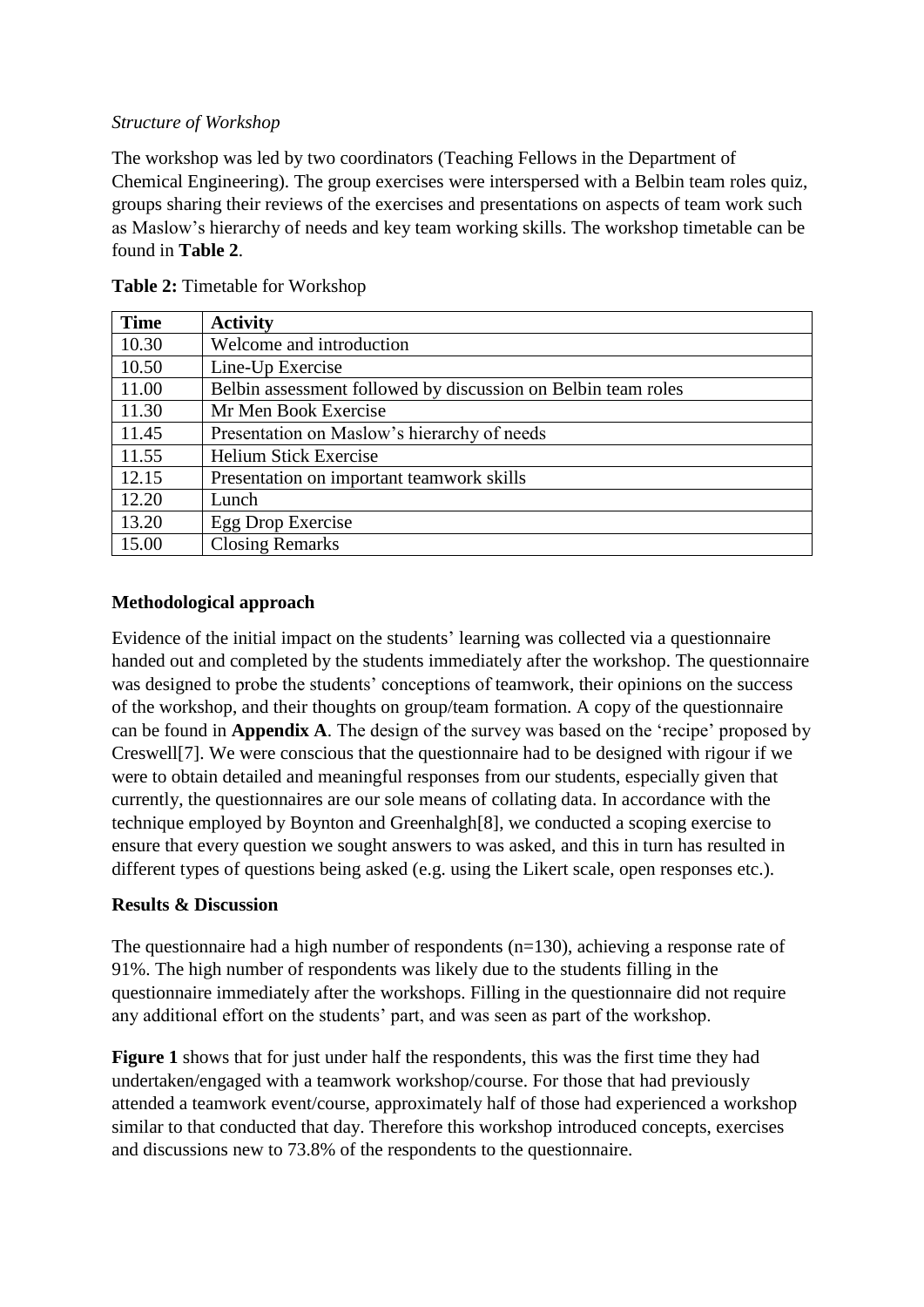For the students who had not previously attended teamwork workshops/events (n=59) only 3 indicated that they had not previously received any teamwork training (**Figure 2**). Most students that had not attended specific teamwork events learnt aspects of teamwork through participation in group work in school and extra-curricular activities.



**Figure 1:** Students previous exposure to dedicated teamwork events, with those that have previously attended a teamwork event broken down into those that have attended similar events versus those that have attended events that are different.



**Figure 2:** The number of students that have gained experience/training in teamwork skills from sources other than dedicate teamwork events/courses.

To determine the success of the workshop, with regards to the primary aims, students were asked their agreement with 8 statements (**Figure 3 & 4**). A majority of students agreed that the workshop was successful in helping them improve their teamwork skills, make friends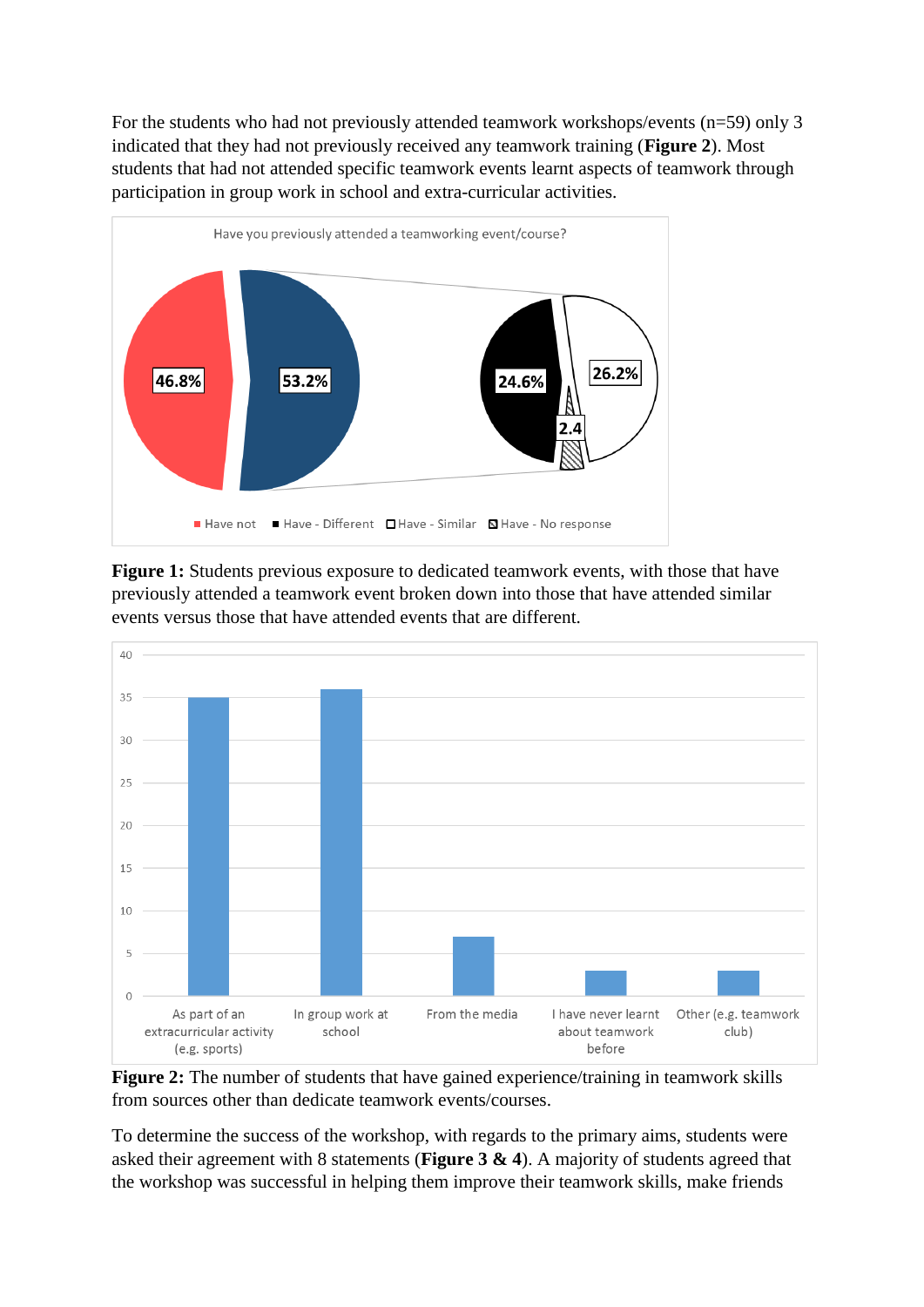and get to know staff. While  $1/3^{rd}$  of students strongly agreed that the workshop helped them make friends, only 7% strongly agreed it helped them get to know members of staff. While a majority of students either strongly agreed/agreed that the workshop helped them get to know staff, there is a longer 'tail' then for making friends, indicating that the role of the facilitators in the workshop could be bolstered. Possibly by increasing their involvement in exercises.



Figure 3: Students' views on the workshop days, showing percentage of students' agreement with a statement, using a Likert Scale.

The students indicated that they had fun at the workshop and would enjoy taking part in similar workshops in the future. Meaning that there is buy-in for future workshops on transferable skills in later years.



**Figure 4:** Students' views on teamwork and their engagement with teamwork skills based on their agreement with the given statement using a Likert scale.

While respondents strongly agree that teamwork is a key component of a chemical engineering degree (>60%), only around 50% would change their approach to teamwork after the workshop. This indicates that many students came into the day believing that teamwork was already important. The question however does not allow us to know what students believe their original approach was to teamwork, and how it might change. This indicates further questions that need answering in follow-up data collection:

- 1. How would you say you found working in groups during your first year of your course?
- 2. Did you use any (new) skills developed in the workshop during group work in your first year?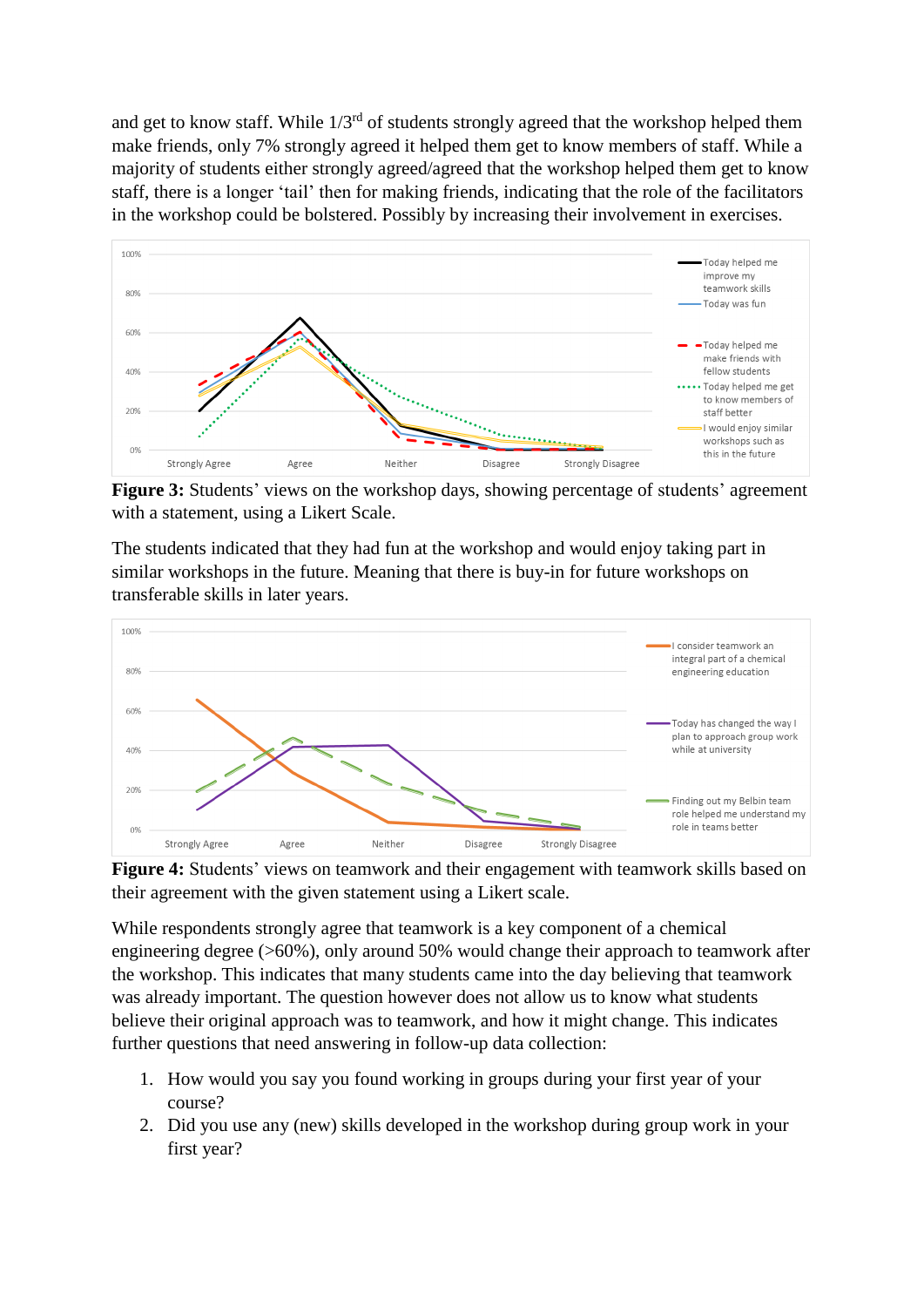Students were asked 4 exercise specific questions, asked to identify their most/least enjoyable exercise, and which exercises best helped achieve the primary aims of the workshop, improving teamwork and getting to know their fellow students. **Figure 5** shows the student responses indicating the percentage of students picking a particular task to answer the question stated. On both workshop days, the egg drop received the most positive response from student, with a majority of student choosing it as the exercise that best encompassed teamwork, helped them to make friends and was the most enjoyable. Students were given space to expand on why they selected the exercises. When asked which exercise/task best encompassed teamwork, reasons given for the egg drop included the fact that this exercise typically involved the whole group, and that communication was important for this task to be successful. Similar reasons were given for why students believed this exercise best helped them get to know their fellow students, as well as the fact that the exercise was the longest. Word clouds were generated from the explanations given for the students' choices (**Figure 6**). The importance of communication was cited by many students, and indicates that it is an important transferable skill, and would be suitable to be the subject of a transferable skills workshop.



# 22-Oct 805-Nov

**Figure 5:** Student assessment of exercises, percentage of students indicating the exercise that best fits the question statement. The percentage is presented for each workshop day,  $22<sup>nd</sup>$  of October (solid block, blue) and  $5<sup>th</sup>$  of November (stripes, red)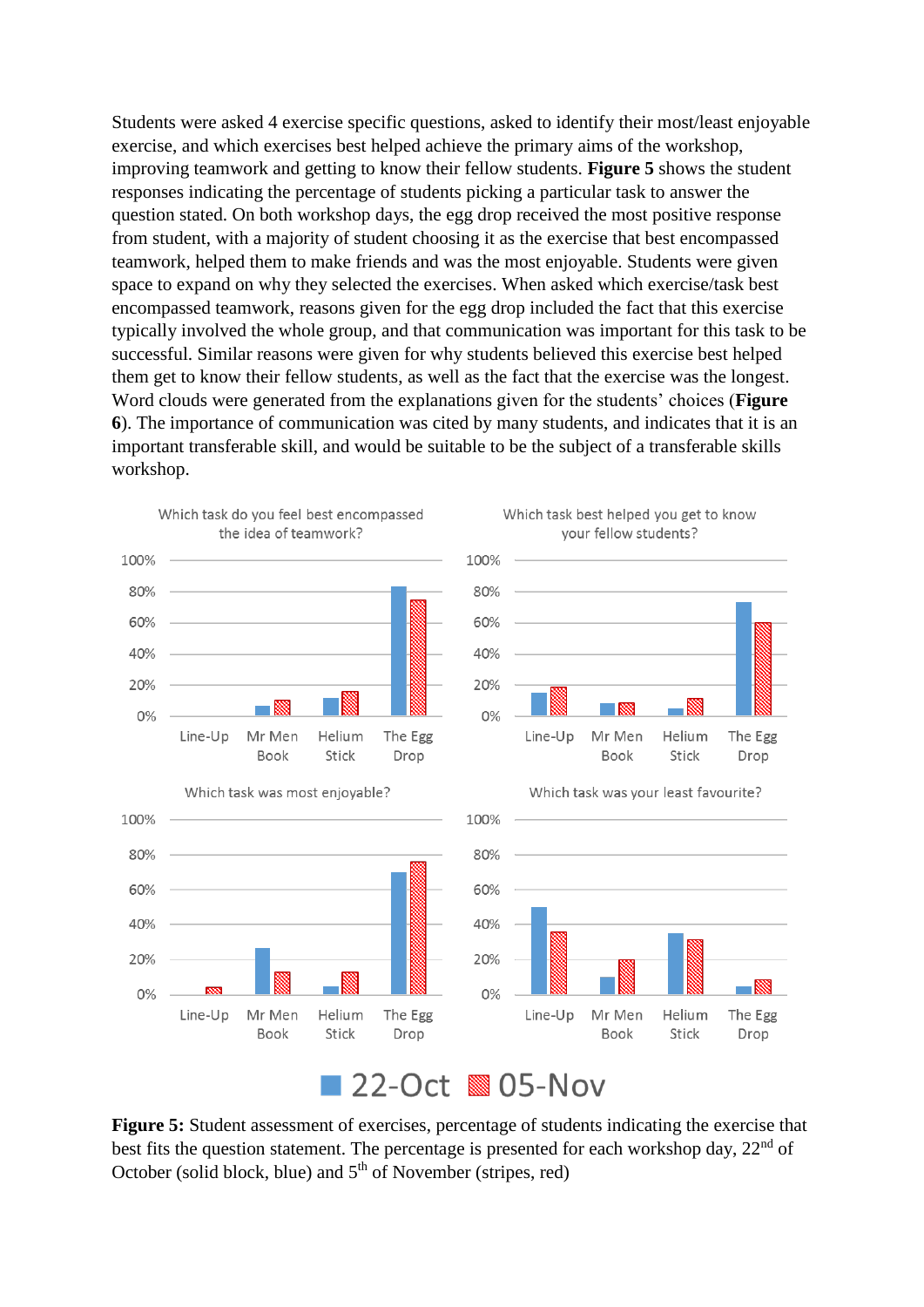The Egg Drop was described as the most enjoyable exercise. Students stated that they enjoyed the challenge of the task. In fact, despite the workshop intending to be fun/relaxing, non-assessed and non-technical, students related to this task as it bared the most resemblance to the challenge and difficulty they expect from the degree course:

"The time pressure is exactly what I signed up for as an Imperial student"

- Respondent 1, Workshop Day 1 (22nd of October)

"This challenged us the most" - Respondent 23 Workshop Day 1

"A little bit competitive against other groups" - Respondent 30, Workshop Day 1

"Had the highest stakes, had to brainstorm innovative ideas" - Respondent 11, Workshop Day 2 ( $5<sup>th</sup>$  of November)

"Most difficult end goal" - Respondent 57, Workshop Day 2



**Figure 6:** Word clouds generated from student responses to questions about exercises conducted during the Workshop

The Line-Up exercise was the least liked exercise of the day, with the Helium Stick exercise following. Unlike the other questions, where the Egg Drop was the exercise cited by a large majority of the students, the spread was more even for the least enjoyable task. Students responded that they found the Line-Up exercise too easy (the direct opposite of the challenging nature of the Egg Drop), whereas they found the helium stick exercise boring.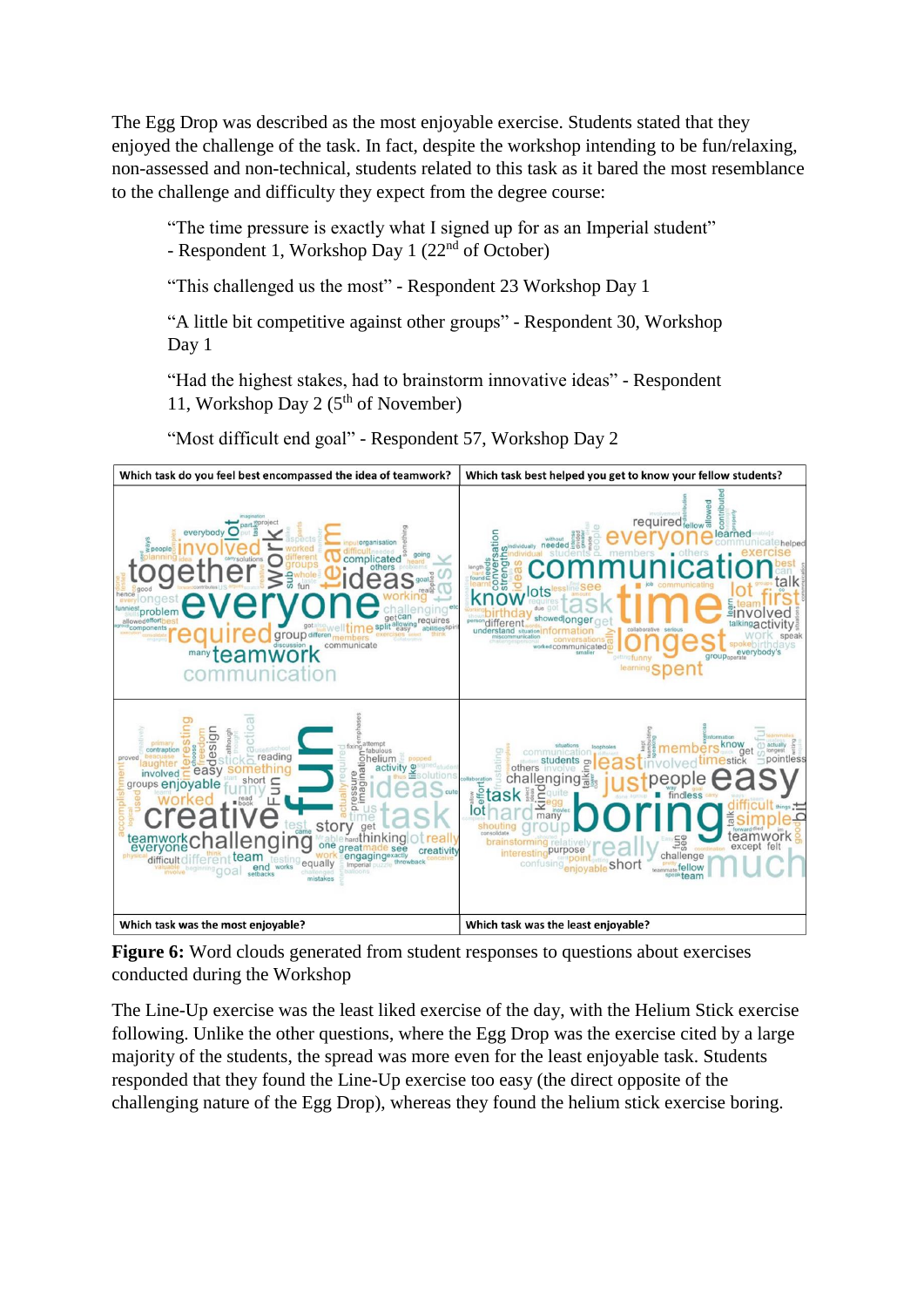

**Figure 7:** Student preferences for group work with friends, using a Likert scale.

Students were asked their preferences on group formation. As group work constitutes a key part of the undergraduate chemical engineering degree, the selection of groups can effect success on projects and coursework[9]. Over 80% of students strongly agree/agree that "it is important I am friends with the people I carry out group work with". However, less than a third of the student respondents indicated that they would like to select their own group (**Figure 8**). 75% of students indicated that they would like to be assigned different groups for projects. Despite awareness that self-selected groups may result in better outcomes, students prefer the fairness of assigned groups[10]. Therefore, in order for group work to be successful, with students assigned to different groups throughout their course, it is important for students to become friends with a high number of their cohort. Therefore, achieving the aim of enhancing community amongst the students could lead to improved group work throughout the degree.



**Figure 8:** Student's views on group assignment for project work, the percentage of students that would prefer to select their own group versus the percentage of students that would prefer to be assigned groups

## **Conclusion**

Overall the student responses indicate that the workshop was successful, especially in regards to its primary aims (highlighting the importance of teamwork, giving the students an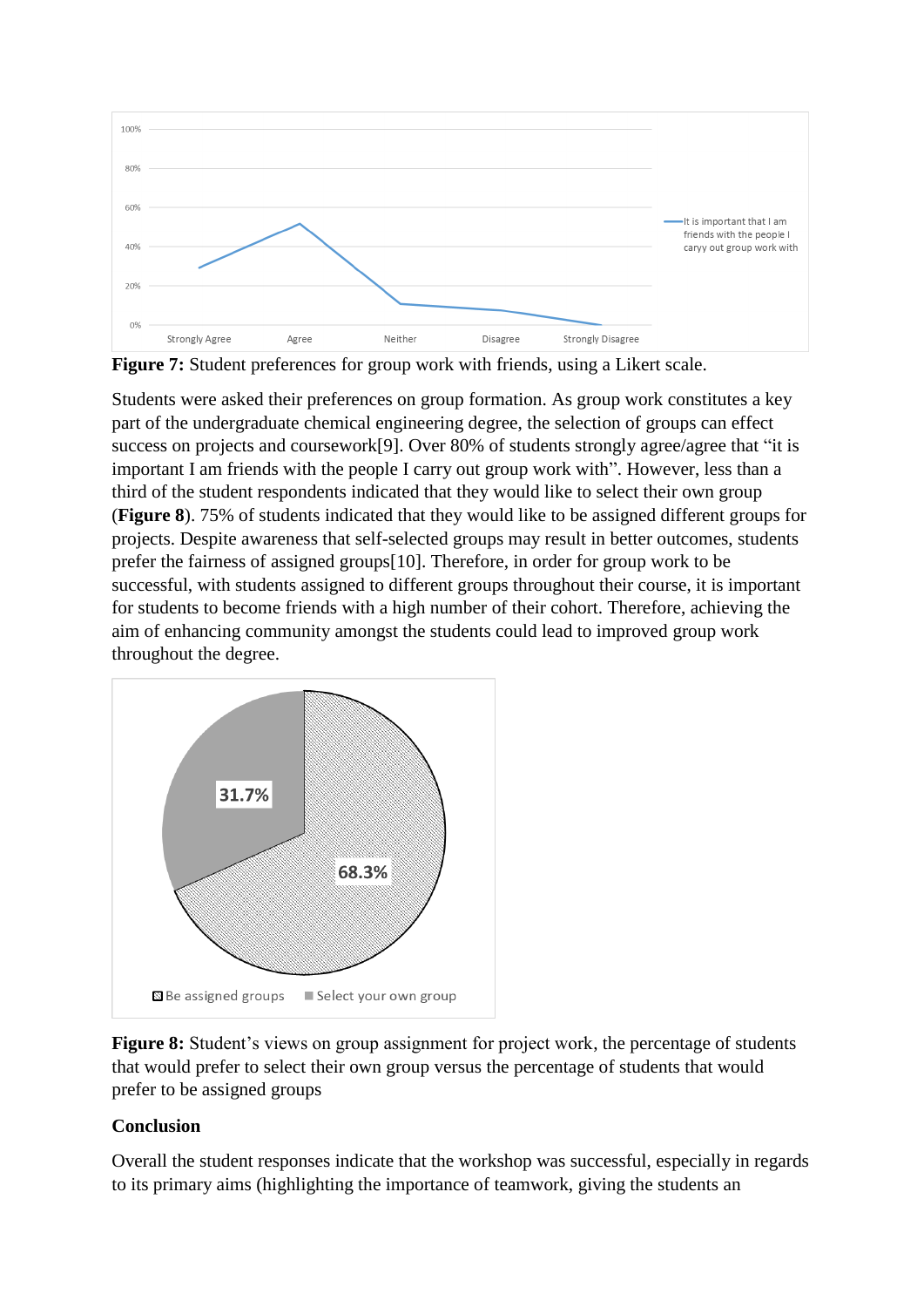introduction to key team working skills and improving the camaraderie amongst the students). The bolted-on approach, allowed for an environment where students could make friends and have fun. However, students still preferred the most challenging and technical exercise of the day. The success of the day means that the teamwork workshop will be continued for the first year students in the academic year 2019/20, and further bolt-on courses will be devised for other transferable skills, including communication, which has be identified as important by the students for several of the exercises. The rich information from the questionnaire gives suggestions on how the workshop could be improved in the future. Changes to the tasks to increase the 'difficulty' of the icebreaker exercise and the helium stick exercise could improve student reception of the tasks. Group facilitators could also get more involved in exercises to allow student feel they know staff better. To follow up the results of the questionnaire, focus groups or interviews should be conducted with both the students and facilitators, exploring the lasting effect of the workshop on student behaviours.

#### **Acknowledgements**

The authors would like to acknowledge financial and operational support from the Department of Chemical Engineering Undergraduate Teaching Team. Ethics approval was granted by the Imperial College London Educational Development Unit (EERP1819-014).

#### **References**

- [1] D. Chadha and G. Nicholls, "Teaching Transferable Skills to Undergraduate Engineering Students: Recognising the Value of Embedded and Bolt-on Approaches," *Int. J. Eng. Educ.*, vol. 22, no. 1, pp. 116–122.
- [2] I. Drummond, J. Wiltshire, and I. Nixon, "Personal transferable skills in higher education: the problems of implementing good practice," *Qual. Assur. Educ.*, vol. 6, no. 1, pp. 19–27, Mar. 1998.
- [3] S. Fallows and C. Steven, *Integrating Key Skills in Higher Education: Employability, Transferable Skills and Learning for Life*. Stylus Publishing, Inc, 2000.
- [4] E. Seat, J. R. Parsons, and W. A. Poppen, "Enabling Engineering Performance Skills: A Program to Teach Communication, Leadership, and Teamwork\*," *J. Eng. Educ.*, vol. 90, no. 1, pp. 7–12, 2001.
- [5] C. D. Grant and B. R. Dickson, "Personal Skills in Chemical Engineering Graduates: The Development of Skills Within Degree Programmes to Meet the Needs of Employers," *Educ. Chem. Eng.*, vol. 1, no. 1, pp. 23–29, Jan. 2006.
- [6] R. M. Felder and R. Brent, "Cooperative Learning," in *Active Learning*, vol. 970, 0 vols., American Chemical Society, 2007, pp. 34–53.
- [7] J. W. Creswell, *Research Design: Qualitative, Quantitative, and Mixed Methods Approaches*. SAGE Publications, 2003.
- [8] P. M. Boynton and T. Greenhalgh, "Selecting, designing, and developing your questionnaire," *BMJ*, vol. 328, no. 7451, pp. 1312–1315, May 2004.
- [9] J. R. Katzenbach, "The Myth of the Top Management Team," *Harvard Business Review*, no. November–December 1997, 01-Nov-1997.
- [10] K. J. Chapman, M. Meuter, D. Toy, and L. Wright, "Can't We Pick Our Own Groups? The Influence of Group Selection Method on Group Dynamics and Outcomes," *J. Manag. Educ.*, vol. 30, no. 4, pp. 557–569, 2006.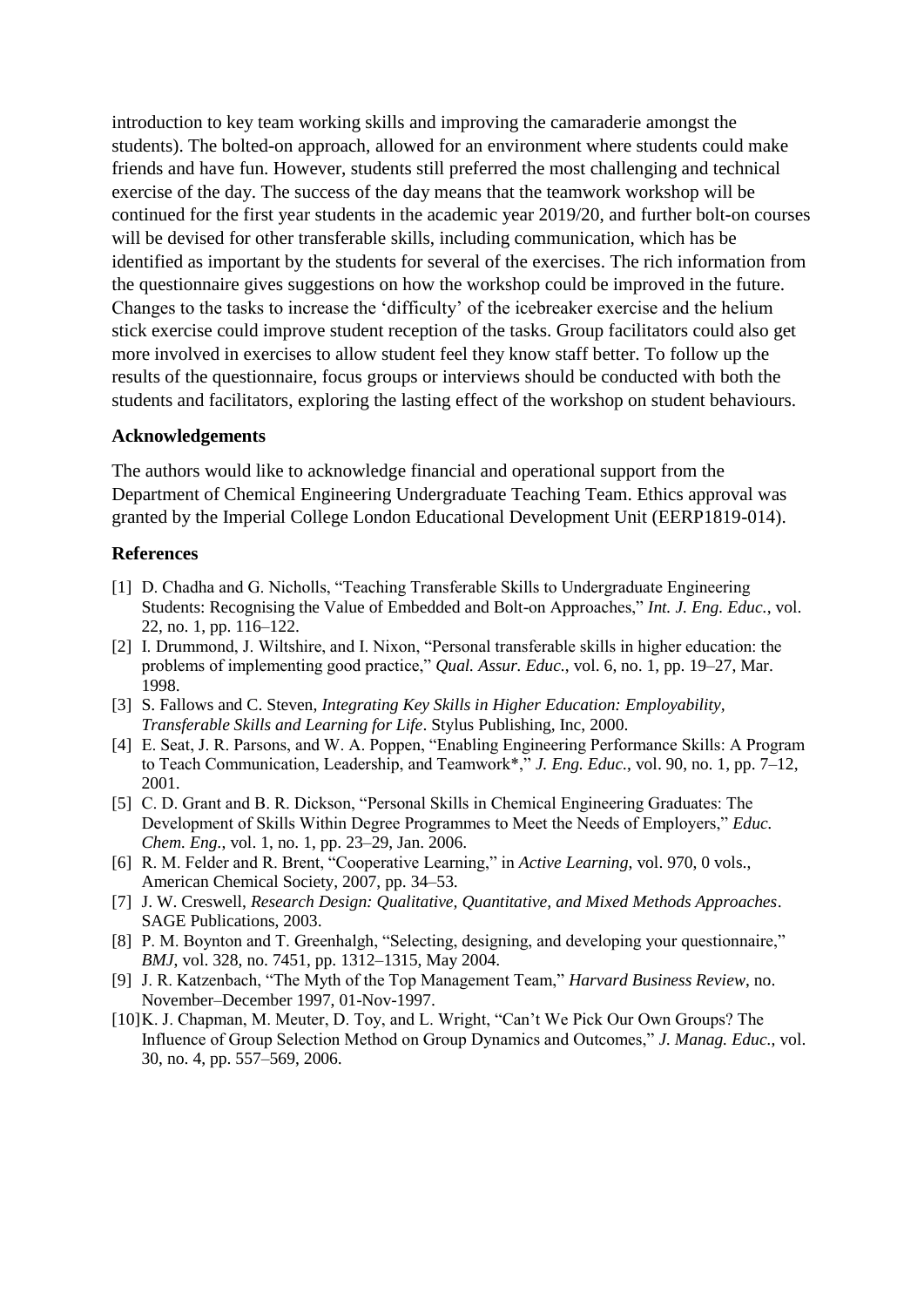#### **Appendix A**

Please fill out the following questionnaire on the Teamwork Skills Course you have taken part in today. Please be aware that data from follow questionnaire may be used as part of a research project.

1. Which task do you feel best encompassed the idea of teamwork?

| The Line-up exercise      | П |
|---------------------------|---|
| The Mr Men Book Exercise  | П |
| The Helium Stick Exercise | П |
| The Egg Drop Exercise     |   |
|                           |   |



2. Which task best helped you get to know your fellow students?

| The Line-up exercise      |   |
|---------------------------|---|
| The Mr Men Book Exercise  | П |
| The Helium Stick Exercise |   |
| The Egg Drop Exercise     |   |

#### Why?

3. Which task was the most enjoyable?

| The Line-up exercise      |    |
|---------------------------|----|
| The Mr Men Book Exercise  | П. |
| The Helium Stick Exercise | П. |
| The Egg Drop Exercise     | П. |

Why?

- 4. Which task was your least favourite?
	- The Line-up exercise □ The Mr Men Book Exercise □ The Helium Stick Exercise □ The Egg Drop Exercise □

Why?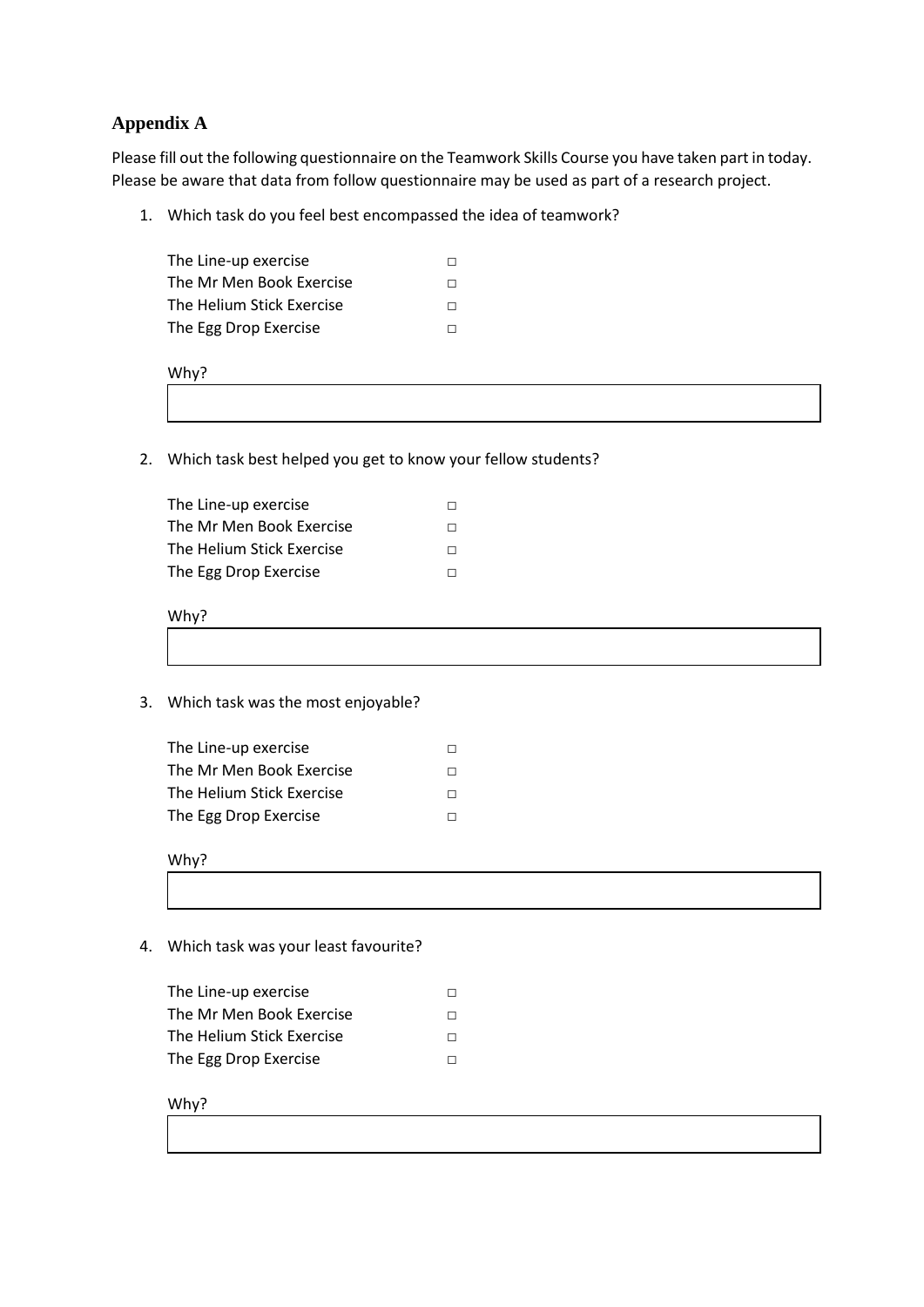5. Today helped me improve my teamwork skills





10. I would enjoy similar workshops such as this in the future



11. I consider teamwork an integral part of a chemical engineering education



12. It is important that I am friends with the people I carry out group work with



13. Today has changed the way I plan to approach group work while at University